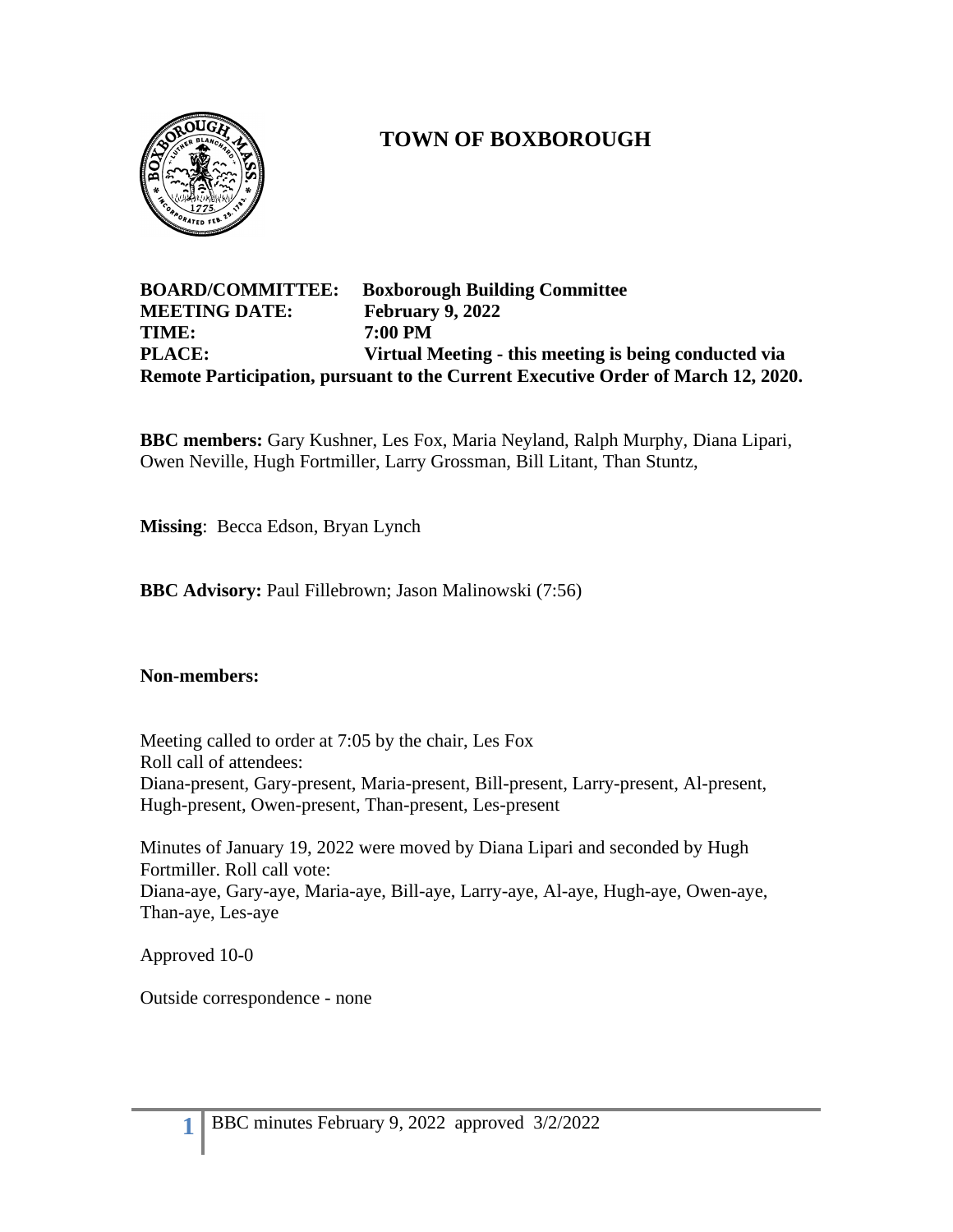Les reported on the status of ARPA project proposals. On January 24 the Select Board approved a proposed spend plan and set of projects, following approved guidelines for recovery of "lost revenues" due to the COVID-19 pandemic. The BBC proposal to install a well on the Stow Road site was not included in the lost revenue spend plan.

The previous draft RFQ was reviewed by Captain Malinowski, Bill, Les, Hugh and Al prior to the meeting. A new draft was distributed and discussed by the committee. Discussion by Les regarding the process and MGL process. The person chosen by the RFQ does not need to be the final design team but could be. An Owner's Project Manager (OPM) would be hired to then help choose the final designer and/or execute a design contract. HKT would most likely be precluded from doing the independent review but could certainly be the final designer. The expectation is that the respondent chosen for review would be an architectural firm. They will review the previous work and assumptions and provide a report to the Committee that would become the basis for the town to proceed to the 'Big" job of detailed design and construction specifications. Larry indicated that there are small firms that could do the work versus a full-service firm. The Town can open up the final design RFQ to all firms including HKT. The independent review will address whether the Stow Road site is adequate.

Discussion around reviewing other sites previously considered and rejected. Draft language was proposed in the draft RFQ under Site Selection. Two versions were presented, as indicated with red and black font text.

4. SITE SELECTION: Considering review of space needs and the existing site constraints study, determine whether the Stow Road site is adequate to support the construction of new public safety facilities. Confirm that the Stow Road site is appropriate for the intended use Review sites the Committee has rejected, consider other possible site options, and evaluate the Committee's consideration of the Stow Road site as being most appropriate for new safety facilities.

Diana Lipari moved to approve the red and not the black text in section 4. Seconded by Hugh Fortmiller.

Diana-aye, Gary-no, Maria-no, Bill -no, Larry-no, Al-no, Hugh-aye, Owen, no, Than-no, Les-no

Fails 2-8. Language approved as voted:

SITE SELECTION**:** Considering review of space needs and the existing site constraints study, determine whether the Stow Road site is adequate to support the construction of new public safety facilities.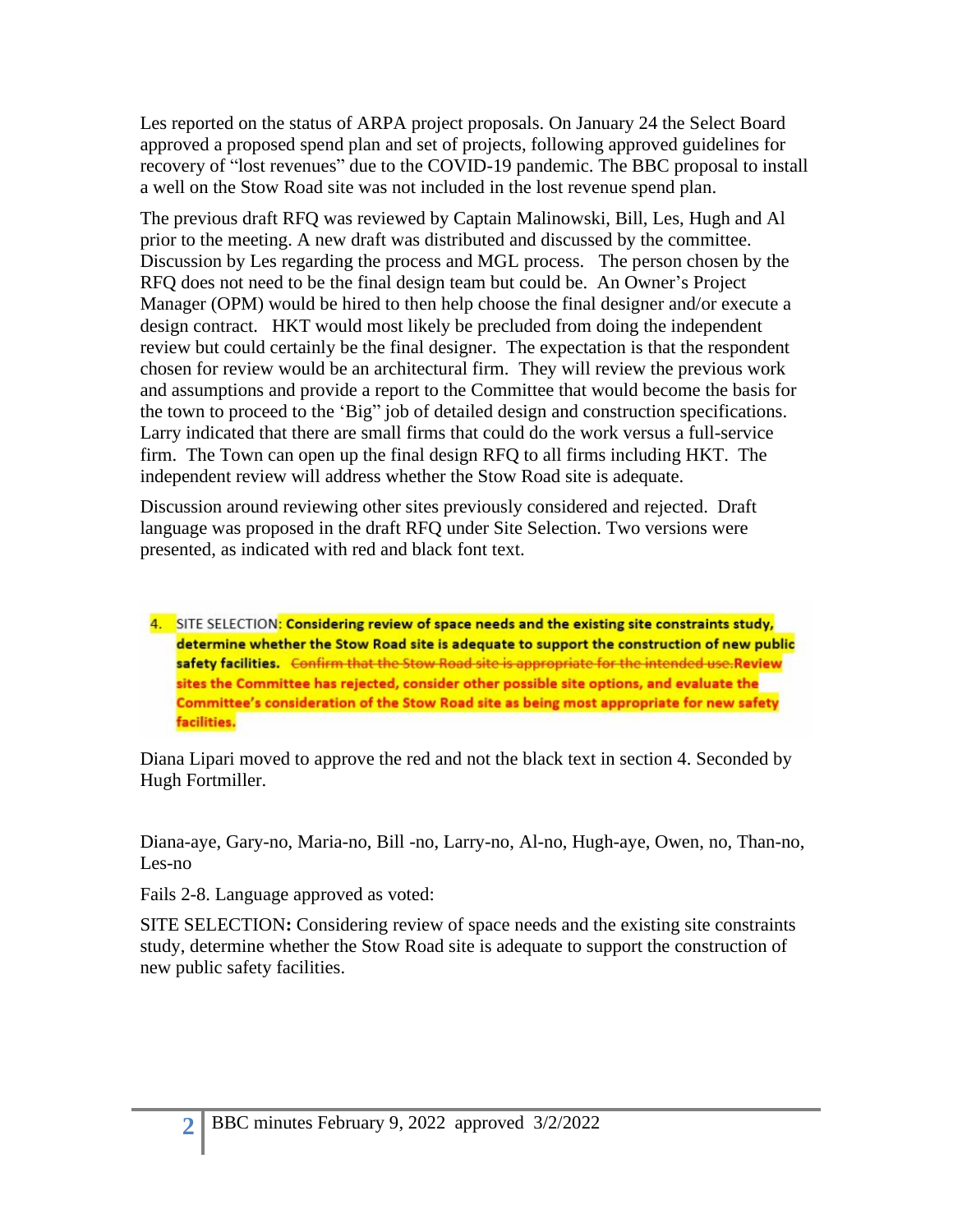Larry suggested that the RFQ state that the designer will review the site constraints study and "evaluate", not "validate". Hugh concurred. Consensus to adopt.

Is 60 calendar days sufficient? Jason put the 60-day time period into the RFQ but could be shortened or lengthened depending on feedback. Fixed fee.

Question on who should be designated as the primary contact. It could be a member of the BBC or Town officer. Consensus to strike "xx will be the primary contact".

Sections on Town Background - discussion and whether to leave in or take out. Not absolutely needed but no harm in keeping. Decision was to leave it in.

Run statistics discussed and whether to append. The statistics are in the Town report. Designer should be able to determine the stats. Are aging stats important as the Town is currently aging, but cyclical? Could potentially allow the Town to keep the older ambulance as a backup.

Remove section 11 which asks for a timeline to complete the work. RFQ sets expectation for work to be completed in 60 days.

As part of the scoring process there was discussion on (desirability to… ) approach to project and demonstrated understanding of public needs. Add back "desirability to approach". Item 10, regarding sustainable design principles – should require that respondent be familiar with sustainability design.

Les is working with Rajon to determine if the checklist of criterion needs to be included in the RFQ body. Working to determine if there is a standard Town boilerplate or Town contract standards.

Discussion on striking "for the initial phase" after \$20,000 (placeholder),but will review with Rajon to determine if the responder can continue to pursue additional work on the next phase. Jason Malinowski believed the phrase is important.

Les showed a document found by Rajon.

July 2018 revision

| $\cdots$<br>Cities, Towns, Regional School Districts and Horace Mann Charter Schools'  |                                                                                        |                                                                                                                                                                                                                   |  |  |  |
|----------------------------------------------------------------------------------------|----------------------------------------------------------------------------------------|-------------------------------------------------------------------------------------------------------------------------------------------------------------------------------------------------------------------|--|--|--|
| <b>Estimated Design Fee</b><br><b>(EDF)/Estimated Construction</b><br>Cost (ECC)       | EDF less than \$30,000 or ECC less than<br>\$300,000                                   | EDF \$30,000 or more and ECC \$300,000 or more                                                                                                                                                                    |  |  |  |
| <b>Procurement Procedure</b>                                                           | None. Recommend soliciting qualifications<br>and prices from at least three designers. | Qualifications-based selection process. Jurisdiction must either (1) set the<br>design fee; or (2) set a not-to-exceed fee limit and then negotiate the fee with<br>the top-ranked designer within the fee limit. |  |  |  |
| <b>Advertising Required</b>                                                            | No.                                                                                    | Advertise in the Central Register and your local newspaper at least two<br>weeks before the deadline for filing applications.                                                                                     |  |  |  |
| Designer Selection Board <sup>1</sup>                                                  | No.                                                                                    | No - adopt selection procedure in writing. <sup>34</sup>                                                                                                                                                          |  |  |  |
| <b>Designer Application</b>                                                            | No.                                                                                    | Yes. See Designer Selection Procedures for Municipalities.<br>Use "Standard Designer Application Form for Municipalities and Public<br>Agencies not within DSB Jurisdiction (Updated July 2016)"                  |  |  |  |
| <b>Designer Evaluation (Submit</b><br>to DCAMM and Designer<br><b>Selection Board)</b> | No.                                                                                    | Yes. See Designer Evaluation Forms & Information for Municipalities<br>and Agencies                                                                                                                               |  |  |  |
| Registration                                                                           | Yes.                                                                                   | Yes.                                                                                                                                                                                                              |  |  |  |
| <b>Insurance</b>                                                                       | No.                                                                                    | At a minimum, the lesser of \$1 million or 10% of the project's estimated cost<br>of construction. <sup>4</sup>                                                                                                   |  |  |  |
| <b>Prevailing Wage</b>                                                                 | No.                                                                                    | No.                                                                                                                                                                                                               |  |  |  |

M.G.L. c. 7C, §§ 44-58 - DESIGN SERVICES FOR PUBLIC BUILDING PROJECTS: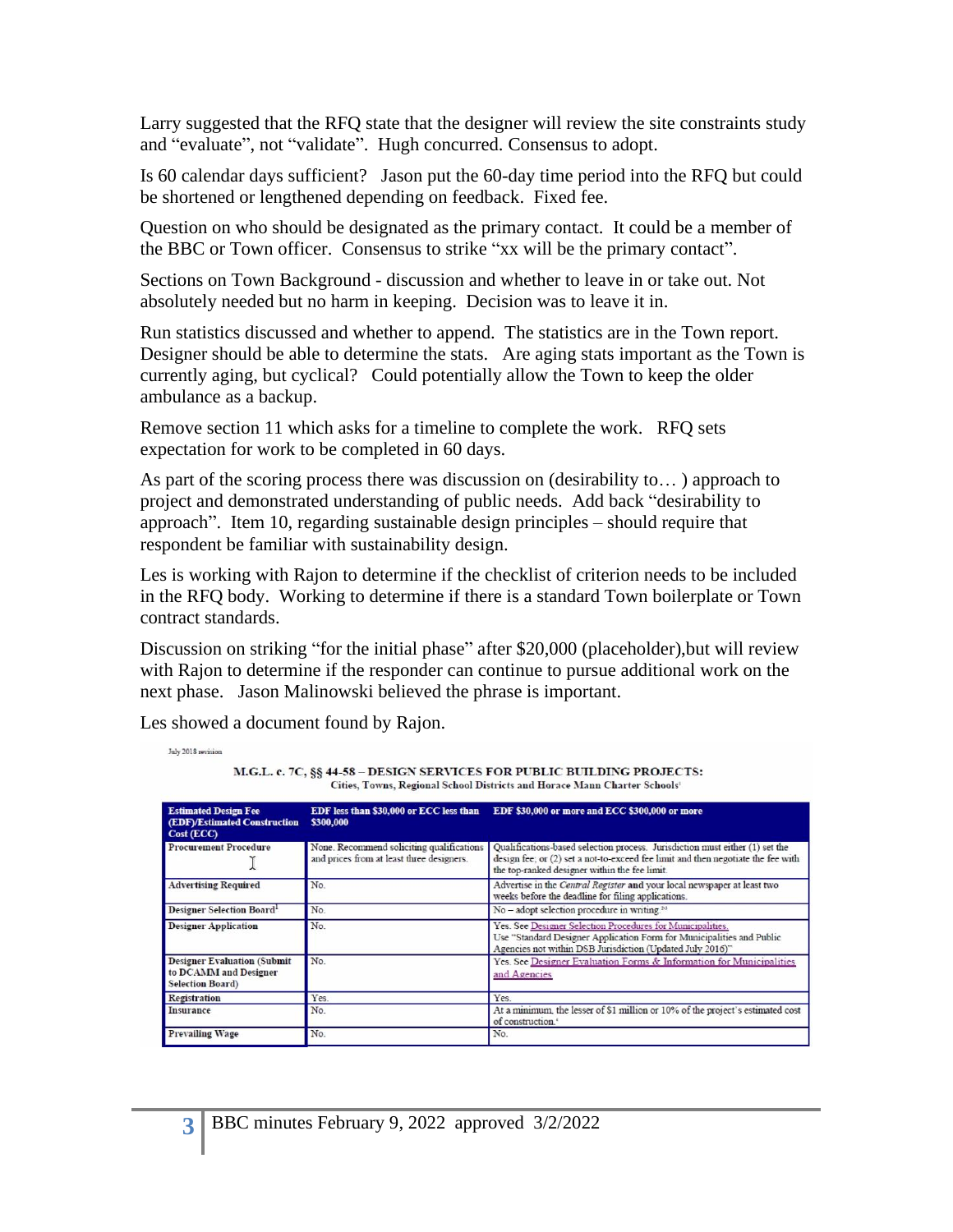### RFQ Fvaluation scoring matrix

| <b>Respondent XYZ</b>                                                                                                   | <b>Exceeds</b> | <b>Meets</b>   | <b>Partially</b><br>meets | Other/non-<br>responsive     |
|-------------------------------------------------------------------------------------------------------------------------|----------------|----------------|---------------------------|------------------------------|
| <b>Scoring</b>                                                                                                          |                |                |                           |                              |
| A simple check Y/N, numerical value, or<br>relative score against the other<br>submissions?                             | 3              | $\overline{2}$ | 1                         | $\bf{0}$<br>Or Disqualified? |
| Training, educational background of<br>1.<br>respondent                                                                 |                |                |                           |                              |
| Depth of experience with similar<br>2.<br>projects, and prior experience with<br>other municipal construction projects. |                |                |                           |                              |
| Identity and qualifications of all<br>3.<br>project personnel.                                                          |                |                |                           |                              |
| Strength and credibility of client<br>4.<br>references.                                                                 |                |                |                           |                              |
| Demonstrated understanding of the<br>5.<br>tasks to be performed and products to<br>be created.                         |                |                |                           |                              |
| Completeness of submission.<br>6.                                                                                       |                |                |                           |                              |
| Current workload and ability to<br>7.<br>undertake the contract based upon<br>the number and scope of projects for      |                |                |                           |                              |

Discussion on weighting scale and are we locked into a specific scale in the RFQ. Equal weight to the interview, yes or no. All 10 items are equally weighted, but some are more important than others. Could indicate/group items into weight. E.g. items 2 and 3 if most important could be valued at 50% of total. Potentially lump into groupings. The interview is not part of the ranking but is then done on the top candidates from the criteria matrix. Set the floor not the maximum "at least 2". The BBC will make the final recommendation on all candidates and then the final interview by the Select Board or a subset of the BBC. The majority of the BBC felt that the interviews should be a subset of the BBC which could include two members of the Select Board if they so desire.

Work to determine if the scoring matrix is required to be included. Les will work with Rajon and the Inspector General. Next meeting will focus on the matrix and vote to move forward

Next meeting March 2 at 7PM